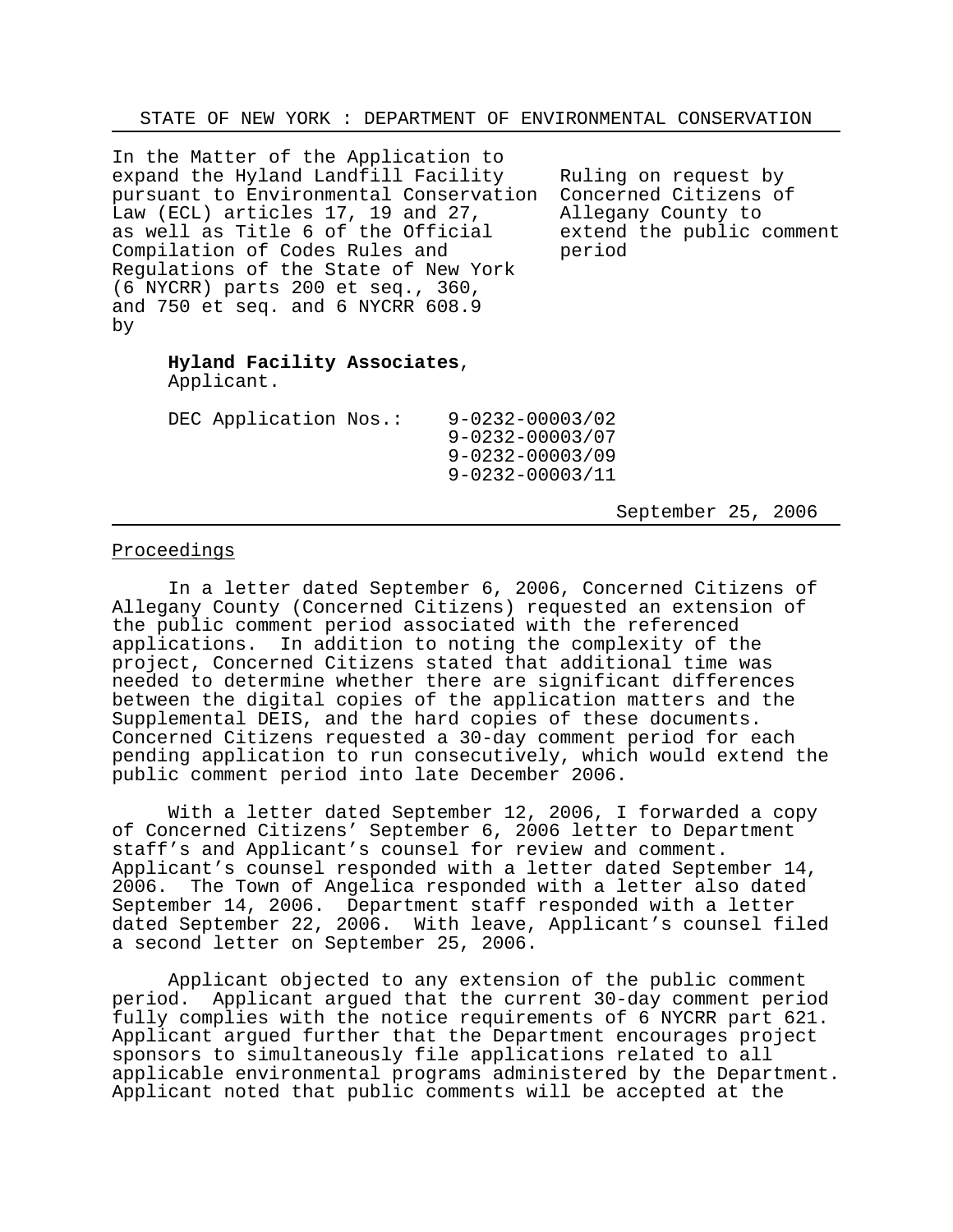legislative hearing sessions scheduled for October 3, 2006, which is after the close of the written public comment period on September 27, 2006. Finally, Applicant stated that any unnecessary delay in processing the application materials could have significant consequences to the host community. According to Applicant, the facility is reaching its full capacity, which prompted the long-pending expansion request.

The Town of Angelica also objected to the requested extension. According to Supervisor Robert L. Jones, the Town approved a permissive referendum on November 2, 2004, and issued its final approval on January 10, 2005 concerning the requested expansion. The Town stated that further delays would result in a serious financial hardship to local taxpayers because the Town relies heavily on payments from Applicant based on the host community agreement. The Town emphasized that Applicant needs to begin construction of the new landfill cells as soon as possible. Supervisor Jones telephoned me today and reiterated his concerns.

Department staff did not object to a limited extension of the public comment period. Staff contended the applicable notice requirements have been followed. Staff reiterated Applicant's observation that project sponsors should simultaneously file applications related to all applicable environmental programs administered by the Department. Nonetheless, Staff proposed that the public comment period should be extended to the week of October 30, 2006.

In its second letter, Applicant correctly noted that Concern Citizens did not request an extension of the return date for filing petitions for either full party status or amicus status. Applicant does not want the return date for petitions changed from September 27, 2006, as provided in the August 23, 2006 Combined Notice.

## Ruling

As provided in the Combined Notice dated August 23, 2006, the legislative hearing sessions scheduled for October 3, 2006 will provide members of the public with the opportunity to comment about the Supplemental Draft Environmental Impact Statement (SDEIS) concerning the proposed expansion, as well as the application materials. Region 8 Department staff is the SEQRA lead agency. To date, no public hearing has been held about the SDEIS.

Although the time frames outlined in the August 23, 2006 Combined Notice exceed the minimum 30-day public comment period required by 6 NYCRR parts 621 and 624, 6 NYCRR 617.9(a)(4)(iii) (*also see* 6 NYCRR 617.12[a][2][iii]) provides for an additional 10-day comment period after a public hearing about an